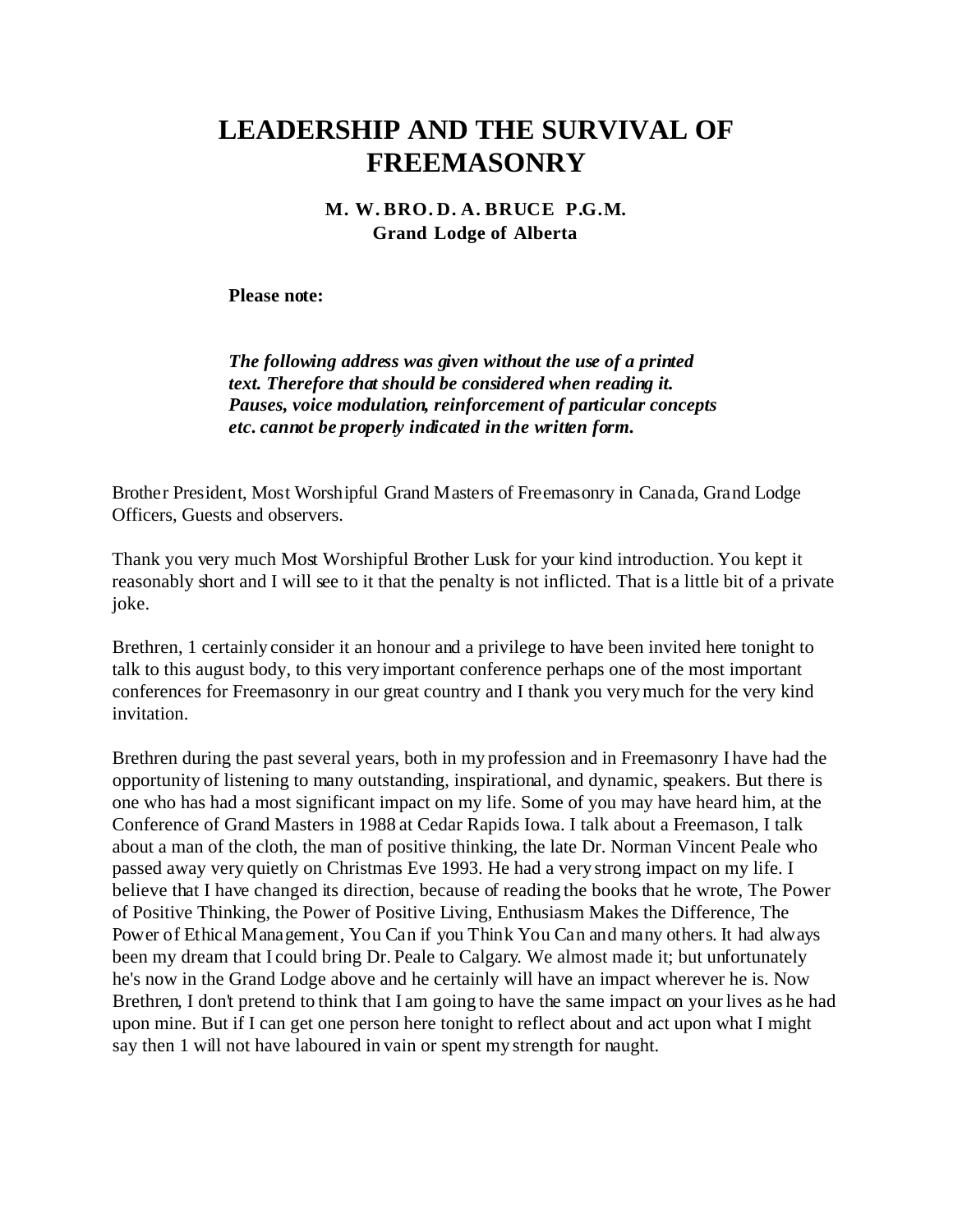Leadership! It is loyalty, it's energy, it's attitude, a positive attitude, it's dynamic, it's enthusiasm, risktaking, it's strategy, honesty, it's inspiration and it's prestige. Certainly if you pull all those words together you will come up with the word leadership. Granted that is an acronym, which kind of reminds me of a little story about the guest speaker. The after dinner speaker got up and he said, "Ladies and gentlemen I graduated from Yale Y A L E Yale." He began and took 40 minutes and talked about Y for youth then he went on and he talked about another 30 minutes about A for attitude, the positive one, and then L for being a good listener and the audience listened for another 45 minutes, and finally he finished with E for example about 1 1 /2 to 2 hours later. There were two gentlemen sitting beside him discussing the speech. One said "well I'm certainly pleased he wasn't a graduate of the Ryerson Institute of Science and Technology and the other one said yes, he was certainly full of sincerity, honesty, integrity and trust; wasn't he.

Brethren, I submit to you tonight that never before in the history of mankind has there been a greater need for leadership. Never before in the history of churches, of schools, of service clubs has there been a greater need for leadership. A few years ago a University of Michigan researcher, did studies in terms of the greatest fears and the greatest problems in society. He had ten of them but let me just mention the first three. The first one was the fear of a nuclear war. Now granted, with the reduction in world tension, the nuclear war fear is somewhat subsided, but I was listening to a radio broadcast last night and it was mentioned that the fear is still present. The second problem or the second fear was that of a world wide famine and as we see the problems in the third world countries, that fear is still present. But the third fear or problem that was recognized by this researcher was the lack of leadership in today's society. If I was to ask each one of you here tonight to identify the greatest leaders of our times what names would you come up with. Think about it. If we surveyed the literature on leadership we will probably identify 3,4, or 5; Sir Winston Churchill, Franklin Delano Roosevelt; Mahatma Gandhi; two of those of course were Freemasons; Schweitzer, Einstein, and some of the literature even states the late John F. Kennedy and Dr. Martin Luther King who were both slain in their prime, may have made their mark on leadership. It really is a sad commentary in this world that we can only identify 5 or 6 great leaders.

I also submit Brethren, that never before in the history of Freemasonry has there been a greater need for effective, dynamic, prestigious leadership; particularly at a time when we have Freemasons staying away in droves from our Lodge meetings. I have not always been convinced that we have a membership problem. We have 156,000 Freemasons in this country that not even the Skydome in Toronto could accommodate. Yes, never before in the history of Freemasonry has there been a greater need, particularly when we have more Freemasons going out the back door than we have coming in the front door; and we have to ask ourselves why? and also particularly at a time when the average age in Freemasonry is increasing at an alarming rate. Yes Brethren, leadership, is so desperately needed for the survival of Freemasonry. That is why I have chosen as my topic for tonight: Leadership, and the survival of Freemasonry.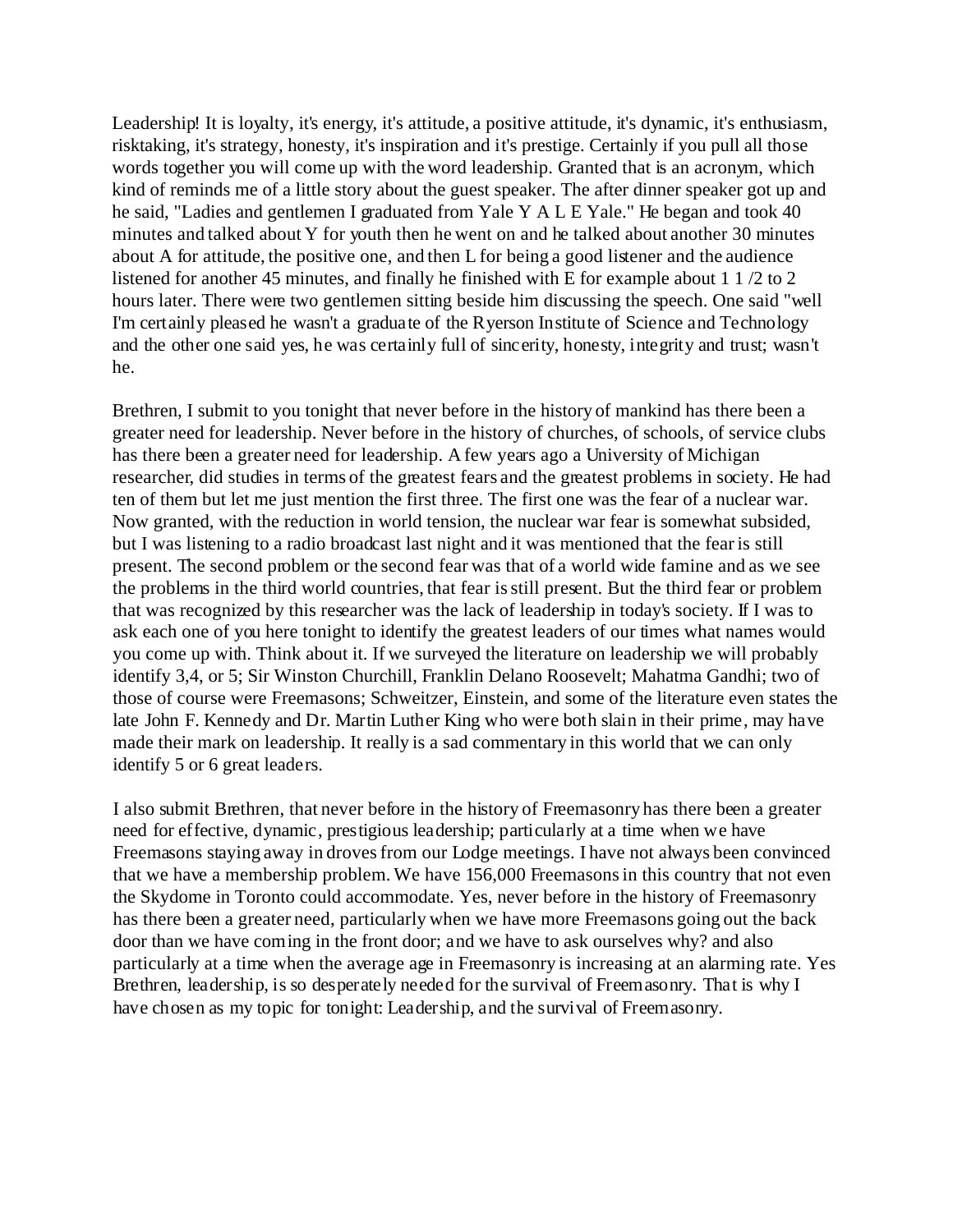Let me pose one or two questions, before I begin and go off in various tangents. Can Freemasonry, as we know it, survive well into the twentieth century? I recall Dr. Peale, standing on that platform and I believe these were his words "As long as there are God fearing, moral man, Freemasonry will exist well into the twenty first century". -- 1 fear not. Can Freemasonry under its present form and structure exist well into the twentieth century? --- I fear not. How can Freemasonry survive well into the twenty first century. Yes, with God fearing and moral man, -- and leadership,

Leadership! What do we mean by the term leadership? If you look at the literature again on the topic of leadership you will find many definitions. I've come up with two more common ones, the long and the short of it. Leadership is the exploitation of every opportunity to take people forward towards the common goal, although known by all, often grows dim or gets lost in the challenges and the problems of our day to day operations. Taking people forward!! The short of it; Leadership is the art of causing others to want to do what the leader thinks needs to be done; causing others to want. Causing and want; terms that go together.

Leadership and management, is there a difference? Yes Brethren, I think that there is a significant difference; they are not synonymous terms; they are not interchangeable. The leader inspires, the manager maintains. The leader is the original, the manager is the copy. The leader does right things, the manager does things right. The leader looks at the horizon, the manager looks at the bottom line. The leader is concerned with people, the manager with form and structure. The leader paints creatively, the manager paints by numbers. What are you? Are you a leader or are you a manager? Do you paint by numbers or do you paint creatively. Do you inspire or do you maintain? Do you challenge the status quo or do you accept it. As a Grand Lodge Officer, have you caused others to want to do what you think is necessary for Freemasonry. Are you causing others to want to do what you believe is necessary for the survival of Freemasonry. How do you cause others to want to do; to take people forward toward that common goal which often grows dim or even lost in our day to day operations. I submit Brethren that there are five crucial ingredients of effective, dynamic, enthusiastic leadership; - challenging, inspiring, enabling, modelling and encouraging.

Challenging the processl Challenging the status quo; examining carefully the very form and very structure of an organization. John F. Kennedy once said that there are risks and there are costs in a program of action, but they are far less than the long range risks and costs of a program of inaction. Great leaders cause things to happen, they don't wait for things to happen. Some may compare a leader with an orchestra conductor; sometimes you have to turn your back to the audience and face the music. We too, in Freemasonry require that same kind of leadership. Leaders that are prepared to challenge the status quo; keeping in mind and building upon the strengths; -- moral truth and virtue; the four cardinal virtues and the theological values, -- they have been the strengths of our organization.-- I think it is important for leaders to shake up those in the comfortable pews; to make changes; not to accept the status quo. I know there are a number of things that I would like to do particularly in Freemasonry and I will tell you what they are. Certainly they would disturb a few people, but there are risks and there are costs in that program of action. I would see the formal structure of Freemasonry being divided into three separate branches: the ceremonial, the administrative and the fraternal or what 1 call the leadership.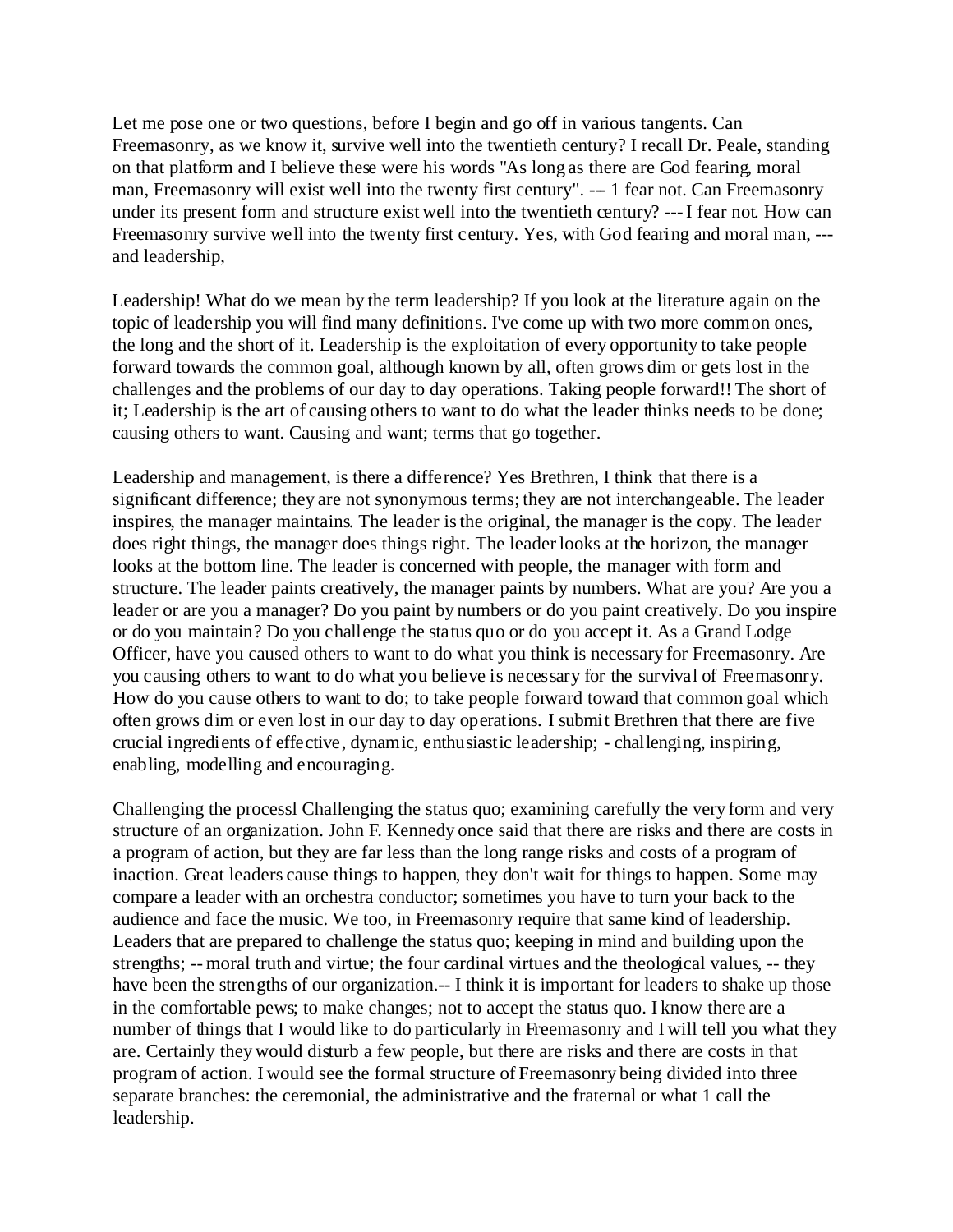Let's take a minute and talk about the ceremonial; or the ritual work. Brethren during the past few years I have been somewhat concerned about the quality of the ritual work in lodges. Just three or four weeks ago I was in a Lodge meeting where the North East Angle Charge was given (it is the same in both rites). It, to me, is the most important charge in all of Freemasonry. The man giving that charge was prompted every third word; the Worshipful Master was squirming; the Director of Ceremonies was squirming; I was becoming very embarrassed as was everyone else, but the man was doing his level best. Brethren, we need to concentrate on the ceremonial part of Freemasonry by having those Brethren who do ritual well do it all the time, because they can do it best. Let those who do ritual do it because they strive for excellence; and they succeed in portraying excellence. Too often we are forcing brethren to participate in ritual work, that neither have the ability nor the talent, nor the energy, and sometimes not the time, to do that work well. I once heard someone say, you give him a piece of work and if he does it enough times he will get it right eventually. But what kind of message are we leaving with the candidate. You know I saw a little picture sometime ago and there was a man with a baton directing a pig and the caption underneath stated; Don't try to teach a pig to sing it wastes your time and annoys the pig. I submit that we want to have excellence in our rituals and our ceremonial work. Let those who do it well, continue to do it well and not belabor those who neither have the talent nor the ability to do it.

Let's look at administration. Now we are very fortunate in our Craft. We have many talented, expert, and knowledgeable Brethren, who could do great service to the Craft; in the administration of the Craft. But we don't always get the right people doing it. Sometimes we hang onto prerequisites; they must have a rank or a title in order to serve on a Grand Lodge committee or some other committee. I'm not sure that prerequisites make them any better a person when it comes to administering. We have that talent our there and we need to use it. Talent is just like muscle either you use it or you lose it. We have driven away many outstanding Masons because we have not given them the opportunity; a rank and title should not be necessary before they can do that. I could go on with that topic for days.

Fraternal leadership! As I said before it is the most crucial need of Freemasonry. We have some very capable leaders in our Craft and they are well represented tonight. If they are going to be leaders they should be out there leading not being in the Grand Lodge offices administrating. Let those who lead, lead and those who can administer, administer. I often wonder if we should have a little sign for every Grand Secretary's door. "Italiano Granda Secretarya - Keepa youra handsa offa. Yes, let those who can administer, administer, and allow those Grand Lodge officers to get out into the Craft leading, directing, causing the lodges to develop what we want for Freemasonry. I am going propose one other thing that some of you may not like; but I'm going to say it anyway. For years it has been traditional in Grand Lodges to have appointed officers. They are usually appointed because of the contribution they have made to their Grand Lodge. 1 think that has been wonderful but in today's society when leadership is so necessary, out in our craft, I think we should be selecting the best possible leaders for the appointed Grand Lodge officers and let them go out and do the fraternal work; the leadership work which they are capable of doing. There may be other ways to recognize the contributions of the older Brethren who have contributed so much to their craft.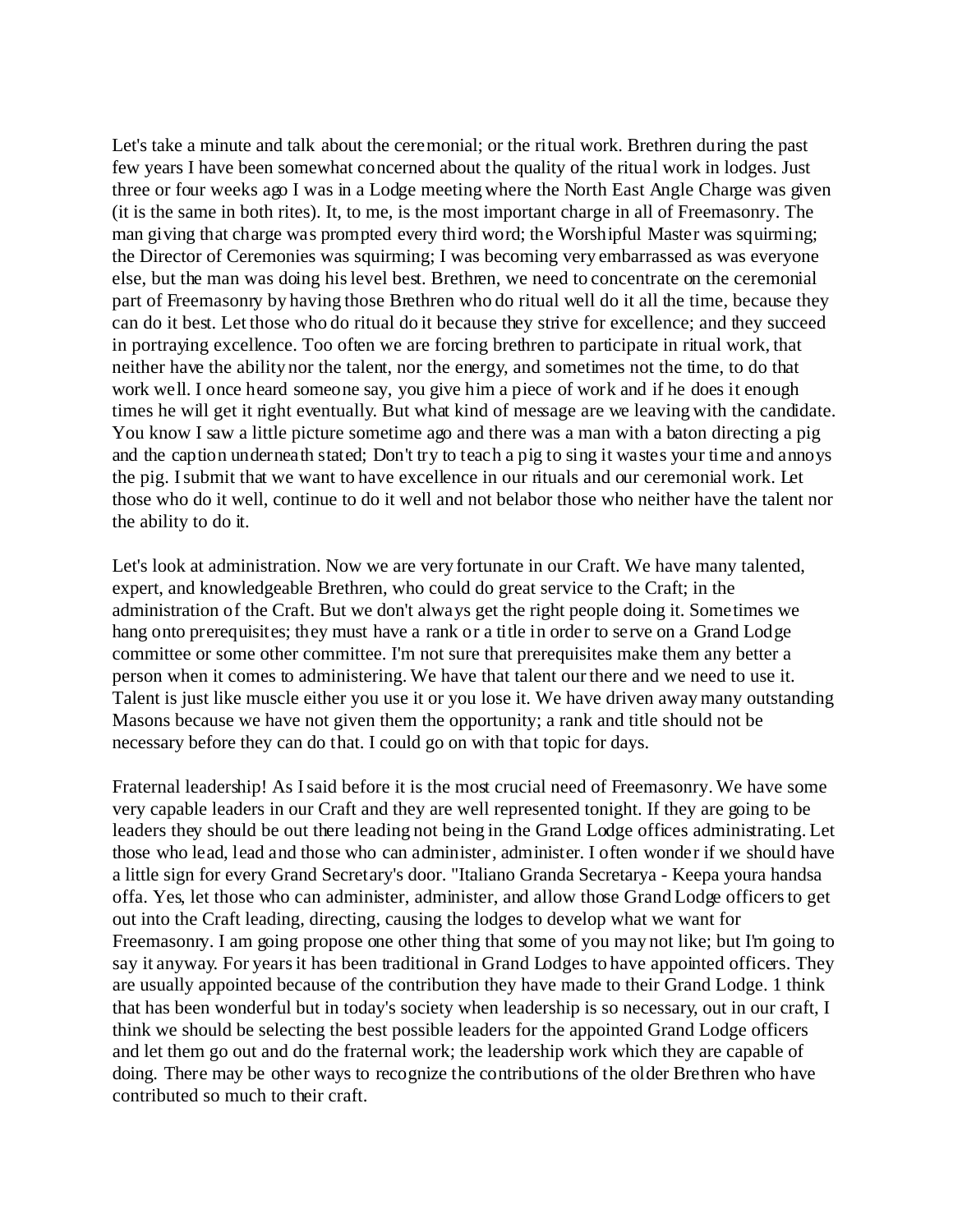We seem to look down upon animals, don't we. Those dumb old animals. But have you ever seen a fish walk, or an squirrel fly at great heights, or a rabbit swim? No. You've seen fish swim, you've seen rabbits hop and run, and you've seen squirrels climb trees, and you've seen eagles soar at great heights. That's what we should be doing in Freemasonry; Building upon our strengths; looking at the form and the structure; and let the fish swim, and the rabbits hop and run and the squirrels climb trees, and the eagles soar to great heights. Soar with our strengths, let those who can administer, administer well and let those leaders lead who can lead well because strong leaders are so necessary. We must challenge the process not only within our own organization, but throughout mankind if we hope to succeed.

Not only must we challenge, but we must inspire. We must inspire what is called the shared vision. But before we can inspire that shared vision we must have a vision. We must have a plan of action; a long term plan. Organizations don't succeed because they plan to fail, they don't succeed because they fail to plan. Every organization needs a long term plan. I was so pleased in conversations with a brother last night to hear what is happening with the Masonic Renewal committee. I was also pleased in reading your agenda that you do in fact, at this conference, have on the agenda, three and five year plans. I think it is about time, because plans and visions are so necessary for the success of any organization. Not one of you would build a house without having some idea in mind what it would look like when it is finished, nor would you go on a trip unless you knew where you were going. The same thing must apply to Freemasonry.

That plan must be a shared plan. It can't be one man's idea. It can't last for one year; the theme or mission of one Grand Master. All Grand Masters must work together on that plan or that vision. I believe it is quite possible that we can have every Freemason in this great country of ours, participate in the establishment of that vision. It can't be a committee vision, you can't have a group of five or six sitting down then saying 'This is the Vision,' because right away you will get the we\they syndrome. The 'We" may not want to be part of THEIR mission - vision. One of the tragedies of Freemasonry in terms of membership for the future is that we are still suffering from the yuppy syndrome. Those who grew up in the 60's and 70's. What are they really looking for? What are they looking for in Freemasonry? I think there are about five things. Friendship, fellowship, enjoyable activities, community involvement, leadership opportunities and perhaps the ability to network with their peers in a prestigious organization. If we don't meet those particular needs; that 'me first philosophy'; 'what's in it for me?' ' what do I get out of it?' If we don't meet their needs I'm not sure how long we will survive. Keeping in mind of course brotherly love, relief and truth and those other virtues; the strengths of our institution.

Once we have, that shared vision, one that reflects the entire organization, and people feel part of it, by using the COMELY program; Calling on Masons in Every Lodge Yearly; finding out how they are first, then asking what they want to see for Freemasonry in the future; --- I believe we can do it. Once we have the shared vision; leaders, it is then up to you. You've got to go out there and share it. Gandhi, was a great man of inspiration. He took people beyond their limit, he took them to a point that they would be where they wished to be and that my Brethren is your task; to inspire, get to the heart of the people; reach inside of them, help them to realize that this is their vision that they are part of that vision that we are one great group, we are not a we/they,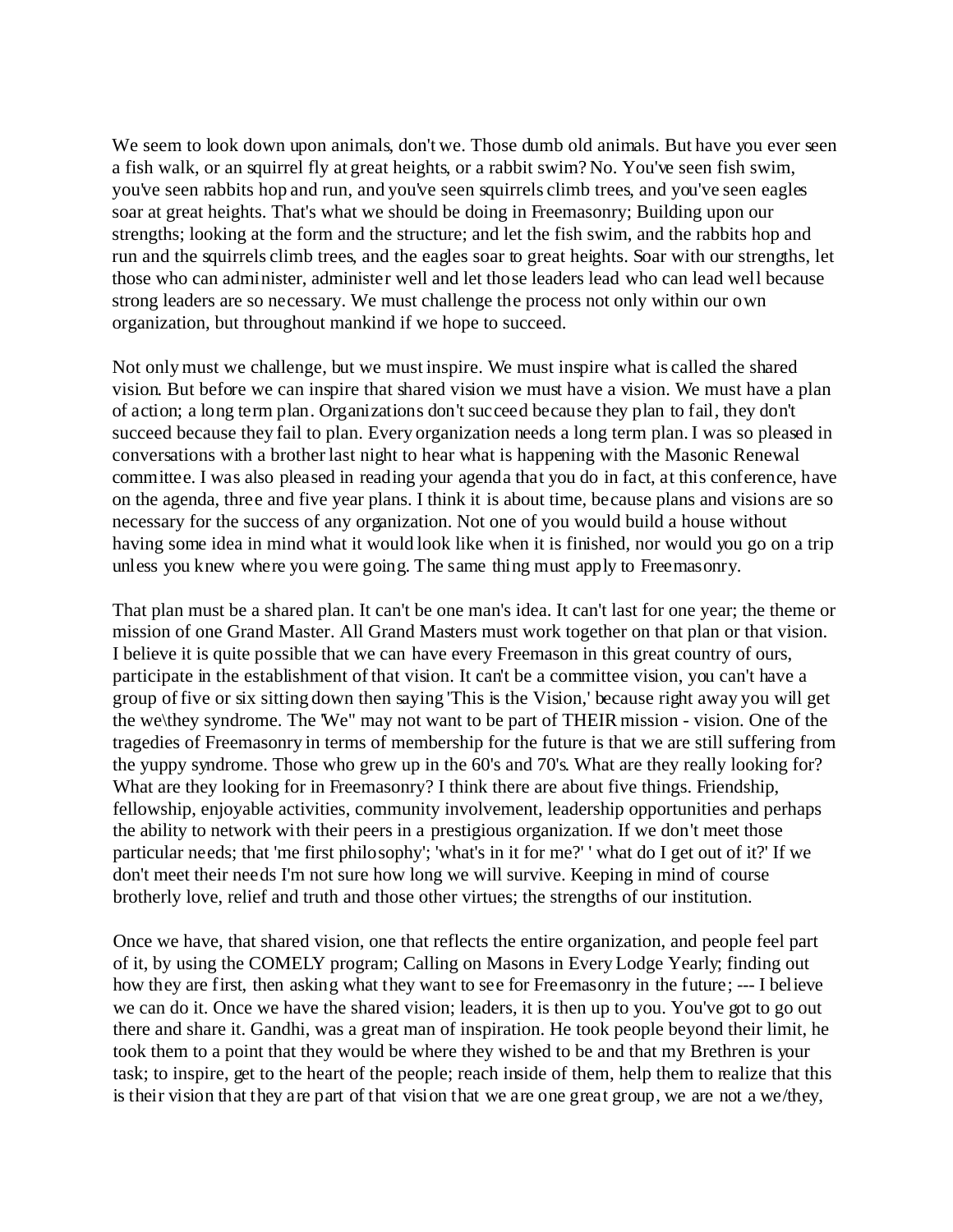it is our vision, it is everybody's vision. That, my Brethren is your responsibility; to go out there and inspire the craft; that is why your leadership is so necessary. It will not succeed without your leadership; Inspiring that shared vision.

Enabling. Enabling others to act; to give them the tools and the power and the authority to work up the action plan for the vision. Some organizations develop such a sterile environment that the people never have a chance for failure; it always has to be based upon success. People have to learn to feel failure before they can feel success. We need to rid ourselves of that mushroom effect. You keep them in the dark, you feed them 'you know what' and you expect them to grow. When people accept things, they are better prepared to act upon them. A research experiment was done a few years ago where that involved two groups of people. They were each given the same task. One group used the tool of brainstorming. A chart was put on the wall and people came up with ideas, one after the other for the implementation of the plan of action. There was no judging, there was no evaluation of any of the ideas that came up. This brought out the meek and the mild and the timid. Each person had the opportunity to offer something because it was not to be judged or evaluated. At the end of the session all the ideas were prioritized; they had an action plan because the leader enabled the group to act; by getting everyone involved in the process. But what did the second group do? Well they just had the task in front of them. It was just wide open discussion. with evaluation and judgement, etc. The leader did one more thing. He planted someone in the audience. The leader said "I want you to record every negative word that comes out during the session". There were several negatives. We can't do that; we can't change the constitution; we've never done that before; it will never work; and onwards and onwards. You've heard those words haven't you? In the final analysis, the second group never reached a consensus and they never came up with a plan of action because the group was not enabled effectively to act upon the vision. Lee laccoco, you have all heard of him. He was the one who really brought Chrysler up from the ground. He used to go into the trenches. He would talk to the men. He would give them the authority, he would give them power, he would give them the tools, They would come up with plans of action; and see what happened. Chrysler came up and how well they succeeded, Brethren as Grand Lodge officer and leaders, you must get into those trenches and give the members of the craft, who want to be part of that vision, the tools and the authority to act.

Modelling the way. What do we mean by modelling the way? Modelling the way means to me that the leader, the great leader is the true and living example of the vision. He lives it, he breathes it, he talks about it, he inspires it. Gandhi once said, My life is My message. We cannot praise in public and condemn in private. We as Freemasons must be the living example of what we mean. If we are going to talk moral conduct, we must be seen to be practising moral conduct. Brethren I have been somewhat saddened in the last couple of days. I read in the newspaper a report of a Freemason being charged with fraud. Perhaps defrauding not only, the welfare department, but possibly, also his own Grand Lodge. And there it appears in the press, a mason convicted of fraud; if that isn't a double standard for the public to see. Sometime ago at a little gathering where there were both masons and non-masons present, there was a mason who had the floor. He was using language that was totally unacceptable. He probably swore steadily for two minutes and didn't use the same word twice. Sometime later he stood on the floor of a lodge and he talked about the charge from the book of constitution in the E.A. Degree. He talked about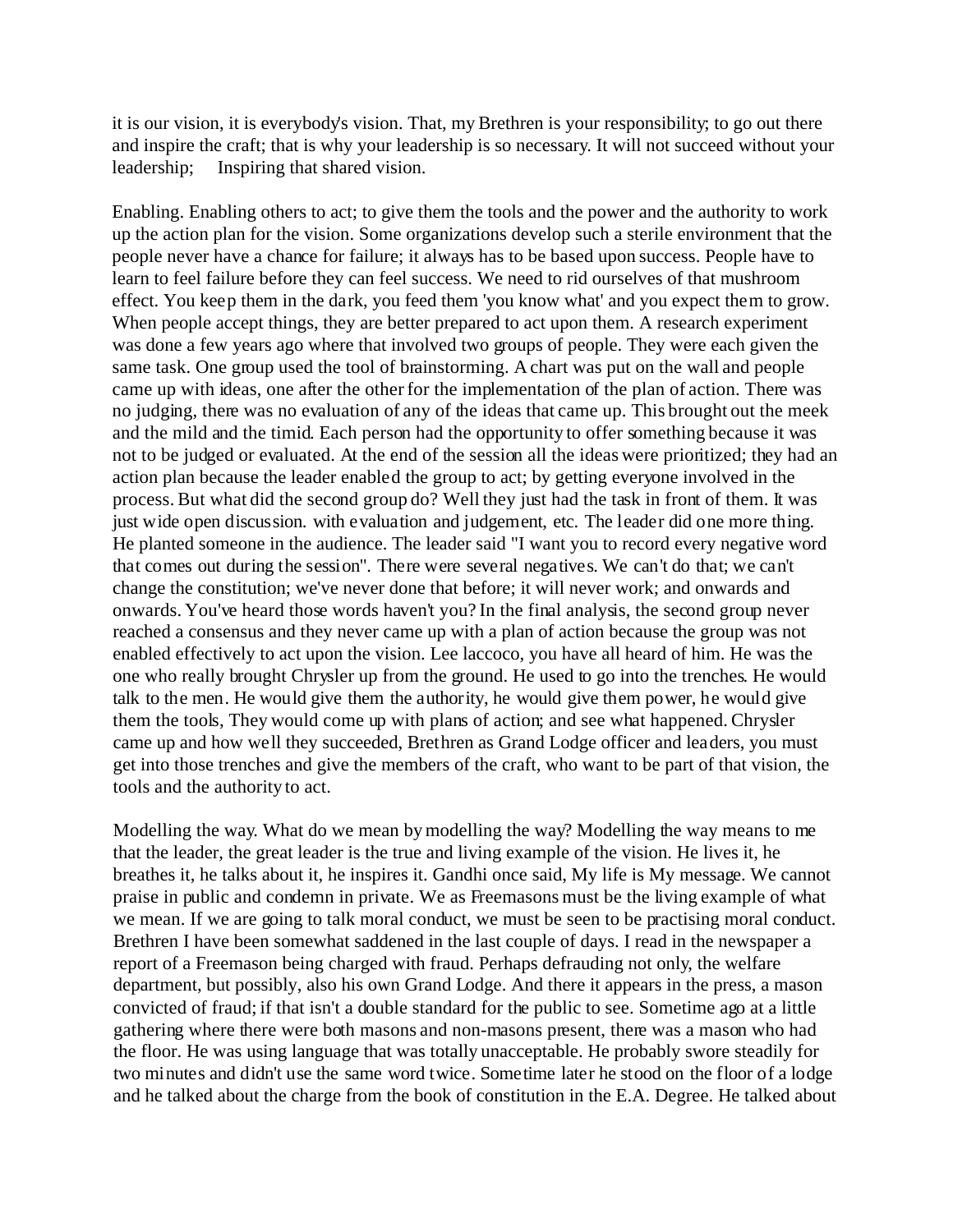temperance and he talked about prudence and he talked about using the Lord God's name in vain. If that wasn't a double standard, I don't know what is. Brethren, I'm saddened by the fact that we are having more and more and more of this in the craft. As leaders it is your duty, and your responsibility to model the way for others because, after all each of us joined Freemasonry, no doubt, because of an outstanding model in our lives; someone you wanted to be like. That's the reason I joined Freemasonry; because I had both a father and grandfather who were exemplary models of what Freemasonry should be all about. Yes, we must practice what we preach. I have a little poem; a lot of you may have heard it before; I believe that it best summarizes everything about the concept of modelling the way for others; of being the best possible example for the conduct of others. It was written by a Freemason, Edgar Guest:

> I'd rather watch a winner, than hear one any day I'd rather have him walk with me, than merely show the way The eye's a better pupil, more willing than the ear Find counsel is confusing but example's always clear The best of all the coaches, are the ones who live their creeds For to see the good in action is what everybody needs I can soon learn how to do it, if you show me how it's done I can watch your hands in action, but your tongue too fast may run The lectures you deliver may be very wise and true, But I'd rather get my lessons by observing what you do For I may misunderstand you, and the high advice you give, But there is no misunderstanding how you act and how you live, Yes, I'd rather watch a winner, than hear one any day I'd rather watch a leader, modelling the way.

Encouraging. Encouraging the heart, I believe it was James Barrie who once said. The first secret, to total success is self esteem; --- feeling good about oneself---. That is the role of Leaders; to help people to feel good about themselves; to know that they are part of the process; that they are part of the organization; that they count; that they are appreciated. I must relate a little story that took place in a restaurant. A man went up to the cashier and said "Can I use your telephone?. "Oh, certainly by all means," so the conversation went a lot like this, "I understand that you are looking for an executive assistant. Oh, have you, I'm glad to hear that. Are you satisfied with his performance? Oh, I'm pleased that you are satisfied with his performance. Oh, thank you for your time." The cashier overheard the conversation and he said "I'm sorry you didn't get the job". The young fellow said "Oh, that's alright I got the job I was just phoning my boss to see how well I was doing". Isn't it sad that a person has to resort to such tactics to find out how well he is doing. Where was the leader, was he encouraging the heart to tell that person how great he was.

A number of years ago at an opera house in Paris, there was great excitement for a particular performer to come. They had sold out the audience. On the night of the performance, everything was sold, they were standing up, great excitement prevailed. The manager of the opera house came on and said "Ladies and gentlemen, I'm sorry to inform you but the performer is unable to be with us tonight." Immediately that feeling of excitement changed to groans of disappointment and those groans did not allow the audience to hear the name of the substitute. The substitute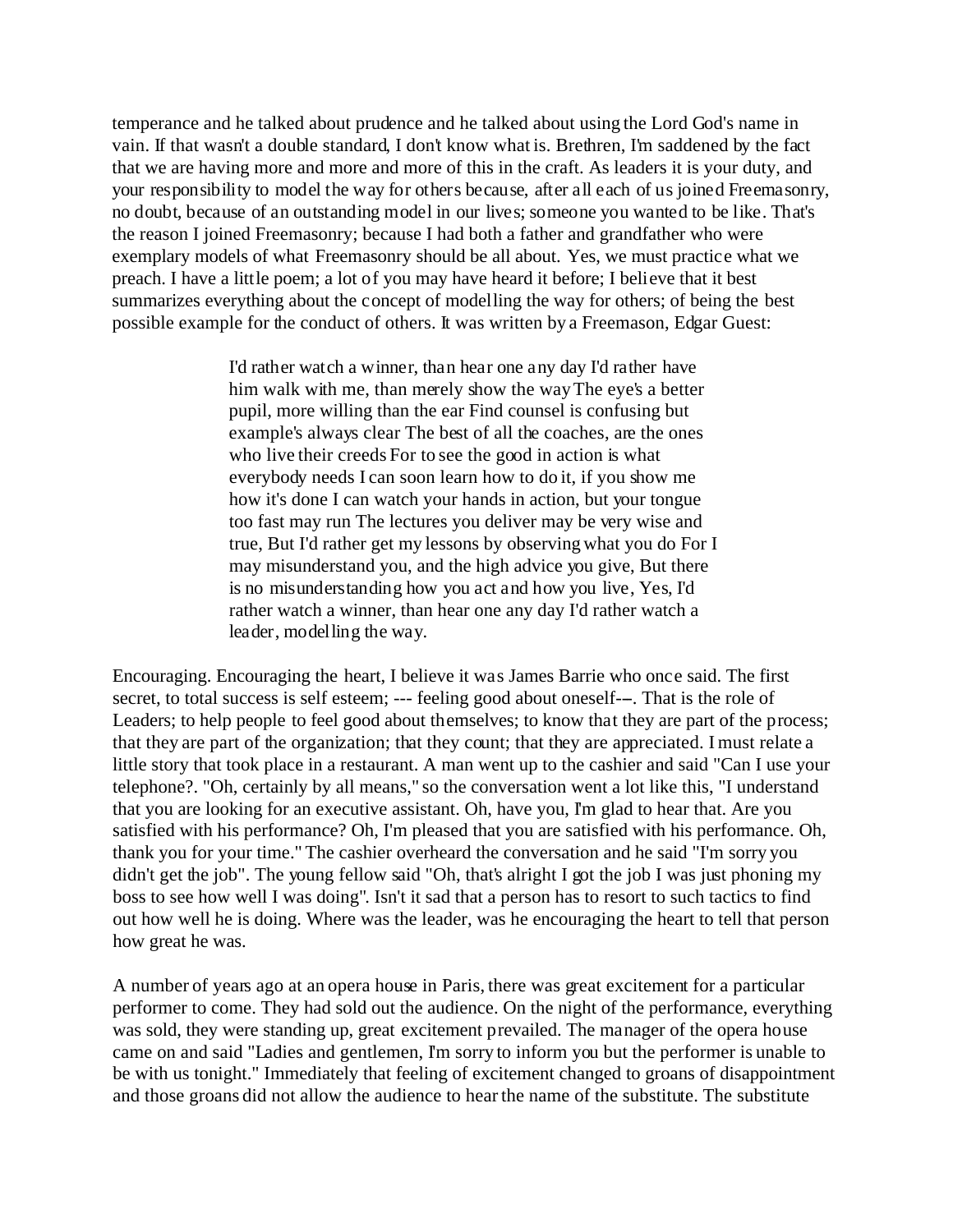came on and gave a great performance; the best performance he ever had. He finished and there was no applause. All of a sudden up in the balcony of the opera house a little boy jumped up and he said "Daddy I think you are wonderful". Immediately the applause burst forth. Isn't it important and isn't it great when someone in our life will stand up and say I think you're wonderful. It encourages the heart. During the past two or three weeks I've had the opportunity to be involved in two separate and distinct cases. Being chairman of the COMELY committee, I was informed of a particular lodge doing an excellent job with the COMELY program. 1 had the opportunity to speak at a district meeting and I said how pleased I was about the work on the COMELY program from a Lodge in the district. You could see the man who was responsible for that COMELY program. His eyes just lit up; he had a smile; he felt good with himself; somebody recognized him. Nothing sounds as sweet to a person's ear than the sound of his own name and secondly the sound that someone is saying you're wonderful; you're great; we appreciate what you have done. On the other hand, again with the COMELY committee, the coordinator sent me a report of a visit made by a member of the Grand lodge of Alberta to a member who is from the Grand Lodge of Manitoba. It stated that the brother from Manitoba was very disenchanted with Alberta Masons; was very discouraged with what was happening; very disenchanted with Freemasonry in Alberta. So I immediately dispatched the coordinator of our program to call the brother. He talked with him at length and one of the reasons he was disenchanted was when he moved to Alberta he called the Master of a lodge close to his home and said "I would like to come to lodge" and the Worshipful Master said 'I'll get back to you.' 'It's just like it's in the mail,' 'I'll see you tomorrow. Well that Worshipful Master never got back to that brother and I think we've lost that brother as a result of it. A lot of work has to be done. Leaders, there's a job for you. A few years ago 1 sat at a conference, with an excellent guest speaker present. His theme address was 'Give them the flowers now.' He began with a short four line poem:

> What to closed eyes are kind sayings? What to hushed heart is deep vow Naught can avail after parting, So give them the flowers now.

He went on and talked about how important it was for leaders to encourage people; to tell them they are wonderful; how much they are appreciated. I carry around these little drops for buckets that I give to people to encourage them. We need to be a bucket filling organization; that when someone does something great we let them know; we fill their buckets; because when you're filling somebody else's bucket you are also filling your own. We need to encourage the heart.